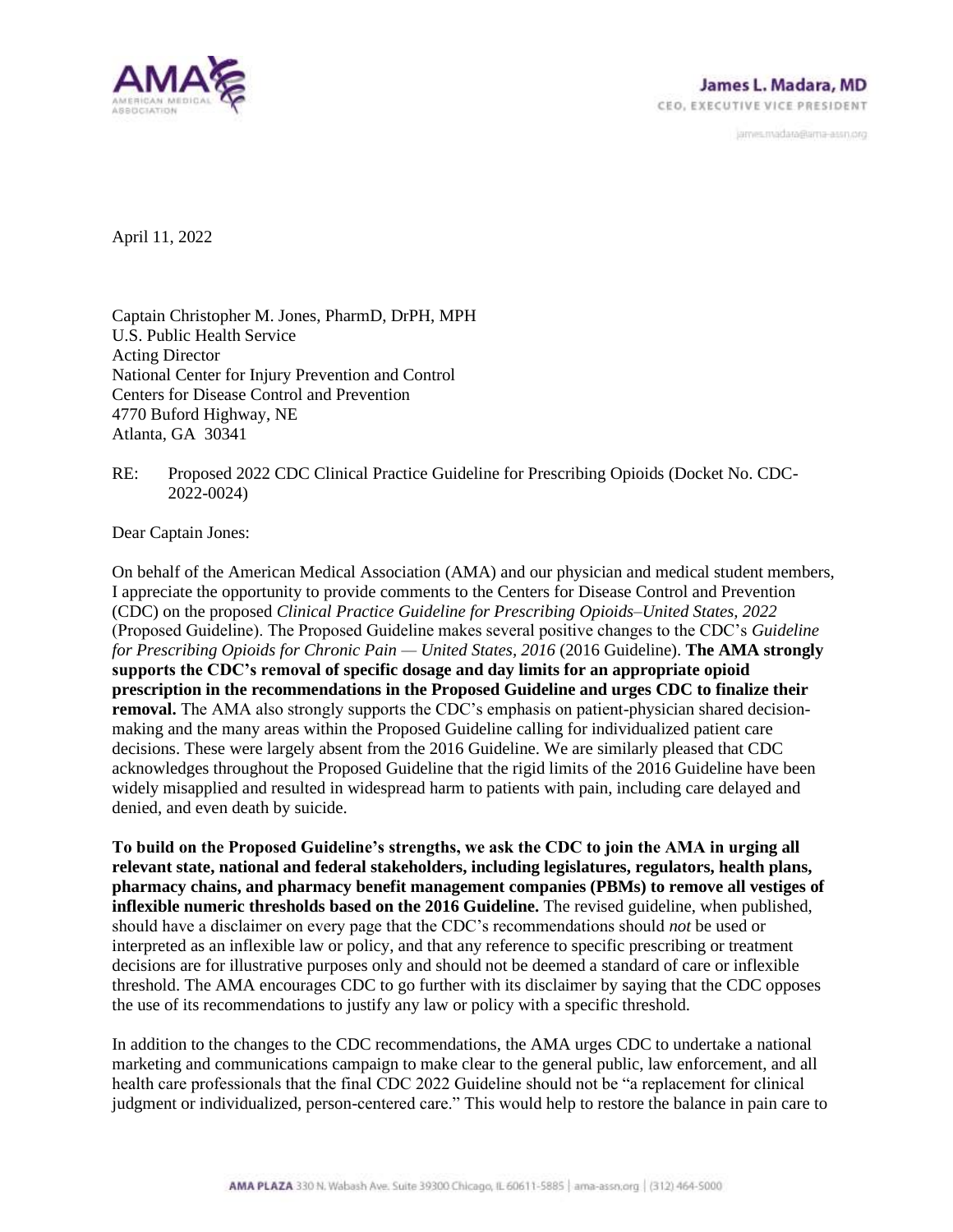show that opioid therapy is a legitimate form of treatment. It also would show that physicians who prescribe opioid therapy do so in the best interests of their patients. It would send an important signal that patients who benefit from opioid therapy are like any other patient who benefits from a prescription medication. Removing the rigid policies based on the 2016 Guideline will not undo the damage, but these are essential steps to help remove stigma for patients with pain and support individualized pain care decisions, including opioid therapy when indicated.

## **Overview of AMA Comments**

The AMA provides specific comments on each recommendation in the Proposed Guideline below, but we begin with an overarching review for your consideration.

**In sharp contrast to the 2016 Guideline, it is extremely important that there are no references in the Proposed Guideline's recommendations to a quantity or dose of morphine milligram equivalent (MME) opioid analgesics that should not be prescribed, nor that such prescriptions be limited to a specific number of days.** The AMA supports this. The report's narrative text, however, does reference a 50 MME threshold in multiple places. These references are concerning for several reasons, including the perception that while CDC has removed the inflexible numeric thresholds from the recommendations, CDC may be tacitly encouraging use of a universal 50 MME threshold—references that despite CDC's opposition to using numeric thresholds—will be misapplied once again. These "50 MME" references, moreover, appear to be the type of evidence that CDC says is of low quality<sup>1</sup> and subject to significant limitations. The references to 50 MME should be removed from the final 2022 Guideline. If they are not removed, then the AMA recommends that CDC include a disclaimer on every page of the final 2022 Guideline that CDC strongly opposes use of this numeric threshold in any policy.<sup>2</sup>

**The Proposed Guideline appropriately places increased emphasis on assessing the benefits and risks of opioid therapy on an individual patient basis rather than the one-size-fits-all approach in the 2016 Guideline**. There is extensive encouragement for clinicians to undertake individualized riskbenefit analysis in the 2022 guideline with respect to starting, continuing, or tapering opioid therapy. The 2016 Guideline also discussed risk, but generally argued there was greater risk of harm for opioid therapy across the board with negligible consideration of benefits. The AMA is pleased that the Proposed Guideline discusses shared decision-making in a much more positive manner than the 2016 Guideline. For example, the Proposed Guideline states: "Clinicians and patients should work together to identify

 $1$ The categories include type 1 evidence (randomized clinical trials or overwhelming evidence from observational studies), type 2 evidence (randomized clinical trials with important limitations, or exceptionally strong evidence from observational studies), type 3 evidence (observational studies or randomized clinical trials with notable limitations), and type 4 evidence (clinical experience and observations, observational studies with important limitations, or randomized clinical trials with several major limitations).

<sup>&</sup>lt;sup>2</sup> Examples of policies: Optum: [https://professionals.optumrx.com/resources/notice-resources/opioid-safety.html;](https://professionals.optumrx.com/resources/notice-resources/opioid-safety.html) United: [https://www.uhcprovider.com/content/dam/provider/docs/public/resources/pharmacy/opioids/Provider](https://www.uhcprovider.com/content/dam/provider/docs/public/resources/pharmacy/opioids/Provider-opioid-qrg-2020.pdf)[opioid-qrg-2020.pdf;](https://www.uhcprovider.com/content/dam/provider/docs/public/resources/pharmacy/opioids/Provider-opioid-qrg-2020.pdf) Walmart[: https://corporate.walmart.com/media-library/document/walmart-efforts-to-address](https://corporate.walmart.com/media-library/document/walmart-efforts-to-address-opioid-crisis/_proxyDocument?id=00000175-51cb-dca8-ad77-73cfbf9c0000#:~:text=We%20restrict%20initial%20acute%20opioid,MME%E2%80%9D)%20maximum%20per%20day.&text=Protecting%20Against%20Diversion%20%26%20Theft%20Walmart,diversion%20and%20theft%20of%20opioids)[opioid-crisis/\\_proxyDocument?id=00000175-51cb-dca8-ad77-](https://corporate.walmart.com/media-library/document/walmart-efforts-to-address-opioid-crisis/_proxyDocument?id=00000175-51cb-dca8-ad77-73cfbf9c0000#:~:text=We%20restrict%20initial%20acute%20opioid,MME%E2%80%9D)%20maximum%20per%20day.&text=Protecting%20Against%20Diversion%20%26%20Theft%20Walmart,diversion%20and%20theft%20of%20opioids)

[<sup>73</sup>cfbf9c0000#:~:text=We%20restrict%20initial%20acute%20opioid,MME%E2%80%9D\)%20maximum%20per%](https://corporate.walmart.com/media-library/document/walmart-efforts-to-address-opioid-crisis/_proxyDocument?id=00000175-51cb-dca8-ad77-73cfbf9c0000#:~:text=We%20restrict%20initial%20acute%20opioid,MME%E2%80%9D)%20maximum%20per%20day.&text=Protecting%20Against%20Diversion%20%26%20Theft%20Walmart,diversion%20and%20theft%20of%20opioids) [20day.&text=Protecting%20Against%20Diversion%20%26%20Theft%20Walmart,diversion%20and%20theft%20](https://corporate.walmart.com/media-library/document/walmart-efforts-to-address-opioid-crisis/_proxyDocument?id=00000175-51cb-dca8-ad77-73cfbf9c0000#:~:text=We%20restrict%20initial%20acute%20opioid,MME%E2%80%9D)%20maximum%20per%20day.&text=Protecting%20Against%20Diversion%20%26%20Theft%20Walmart,diversion%20and%20theft%20of%20opioids) [of%20opioids;](https://corporate.walmart.com/media-library/document/walmart-efforts-to-address-opioid-crisis/_proxyDocument?id=00000175-51cb-dca8-ad77-73cfbf9c0000#:~:text=We%20restrict%20initial%20acute%20opioid,MME%E2%80%9D)%20maximum%20per%20day.&text=Protecting%20Against%20Diversion%20%26%20Theft%20Walmart,diversion%20and%20theft%20of%20opioids) CVS[: https://www.caremark.com/portal/asset/Opioid\\_Reference\\_Guide.pdf;](https://www.caremark.com/portal/asset/Opioid_Reference_Guide.pdf) BCBS-NC: [https://mediacenter.bcbsnc.com/news/blue-cross-nc-announces-new-opioid-prescription-and-treatment](https://mediacenter.bcbsnc.com/news/blue-cross-nc-announces-new-opioid-prescription-and-treatment-policies#:~:text=Effective%20April%201%2C%20Blue%20Cross,is%20clinically%20indicated%20and%20appropriate)[policies#:~:text=Effective%20April%201%2C%20Blue%20Cross,is%20clinically%20indicated%20and%20appro](https://mediacenter.bcbsnc.com/news/blue-cross-nc-announces-new-opioid-prescription-and-treatment-policies#:~:text=Effective%20April%201%2C%20Blue%20Cross,is%20clinically%20indicated%20and%20appropriate) [priate;](https://mediacenter.bcbsnc.com/news/blue-cross-nc-announces-new-opioid-prescription-and-treatment-policies#:~:text=Effective%20April%201%2C%20Blue%20Cross,is%20clinically%20indicated%20and%20appropriate) Aetna[: https://www.aetnabetterhealth.com/content/dam/aetna/medicaid/illinois/providers/pdf/Opioids-IL-](https://www.aetnabetterhealth.com/content/dam/aetna/medicaid/illinois/providers/pdf/Opioids-IL-PA-Guideline-ua.pdf)[PA-Guideline-ua.pdf.](https://www.aetnabetterhealth.com/content/dam/aetna/medicaid/illinois/providers/pdf/Opioids-IL-PA-Guideline-ua.pdf)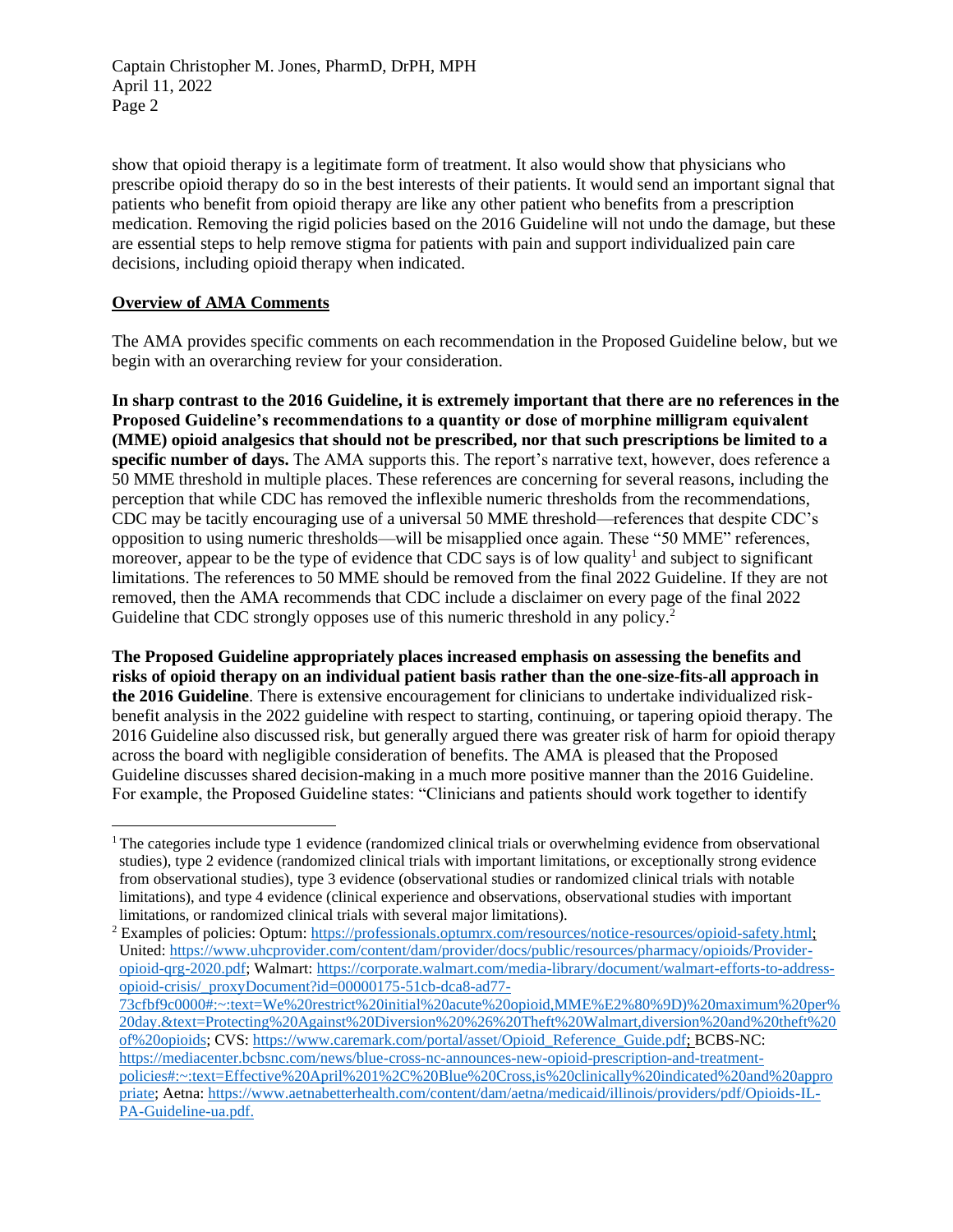treatment goals and tailor an approach that considers both the benefits and risks of available options. Progress should be monitored over time and treatment protocols adjusted accordingly."

**The AMA supports the Proposed Guideline's specific reference to addressing health inequities faced by historically marginalized and minoritized patient populations.** The 2016 guideline did not mention equity. An additional consideration for the Proposed Guideline could include concrete recommendations on how to directly address racism as well as acknowledge and repair past harms. A good place to start is to incorporate considerations for patients with pain in the CDC's "Promoting Health Equity" efforts.<sup>3</sup> While acknowledging equity-based principles for overdose, there does not appear to be consideration for patients with pain. The AMA would be pleased to work with CDC to enhance its efforts in these areas.

**The AMA appreciates that the Proposed Guideline recognizes that the nation's drug overdose epidemic is being fueled by illicit fentanyl, methamphetamine, cocaine, and counterfeit pills.** It is important for the CDC to take further action on this point by explicitly acknowledging that patients who benefit from opioid therapy are not the cause of the nation's drug overdose epidemic. We also urge CDC to recognize that people who use drugs non-medically do so for a variety of reasons, including seeking relief from untreated or undertreated pain. The AMA strongly supports all efforts to reduce harmful drug use, communicate broadly about the nation's contaminated illicit drug supply, and do so in a public health-based approach that encourages evidence-based treatment and harm reduction.<sup>4</sup> Despite trends showing growing concern about heroin and illicit fentanyl, the 2016 Guideline did not address this. As a result, the 2016 Guideline has created a toxic atmosphere for patients with pain who benefit from opioid therapy while not fully addressing broader issues. And even though illicitly manufactured fentanyl currently is the main driver of the epidemic, the AMA recognizes that there are other emerging drugs of abuse. The AMA supports CDC's efforts to make it clear that the nation's drug overdose epidemic is complicated, fueled by the many different types of illicit substances, and growing more deadly.<sup>5</sup>

**We believe that the CDC needs to go further in order to help remove the stigma of opioid therapy for all patients**. We appreciate that the CDC has "exempted" patients with cancer, at the end of life, and with sickle cell disease from the recommendations. This is appropriate, but the 2016 Guideline has been so widely misapplied as to deny, delay, and non-consensually taper care for patients with pain in an indiscriminate manner. We, therefore, urge CDC to include specific statements in the introduction that patients with pain may benefit from opioid therapy even if they do not fall into one of the exempted categories.

<sup>3</sup> Promoting Health Equity. U.S. Centers for Disease Control and Prevention. Last accessed April 4, 2022. Available at [https://www.cdc.gov/drugoverdose/health-equity/info.html.](https://www.cdc.gov/drugoverdose/health-equity/info.html)

<sup>4</sup> "2022 a critical year to address worsening drug-overdose crisis." January 11, 2022. In a Leadership Viewpoint, AMA Chair Bobby Mukkamala, MD, discusses the multiple aspects to harm reduction, including removing the prescription status of naloxone, enhancing access to sterile needle and syringe services programs, decriminalizing drug checking supplies such as fentanyl test strips, and other measures to reduce mortality and the spread of infectious disease. Available at [https://www.ama-assn.org/about/leadership/2022-critical-year-address-worsening](https://www.ama-assn.org/about/leadership/2022-critical-year-address-worsening-drug-overdose-crisis)[drug-overdose-crisis](https://www.ama-assn.org/about/leadership/2022-critical-year-address-worsening-drug-overdose-crisis).

<sup>&</sup>lt;sup>5</sup> The AMA appreciates, for example, the CDC's launch of a campaign to "provide information about the prevalence and dangers of fentanyl, the risks and consequences of mixing drugs, the life-saving power of naloxone, and the importance of reducing stigma around drug use to support treatment and recovery." See, CDC Launches New Education Campaigns Aimed at Preventing Drug Overdose Deaths. October 27, 2021. Available at https://www.cdc.gov/media/releases/2021/p1027-Preventing-Drug-Overdose-Deaths.html.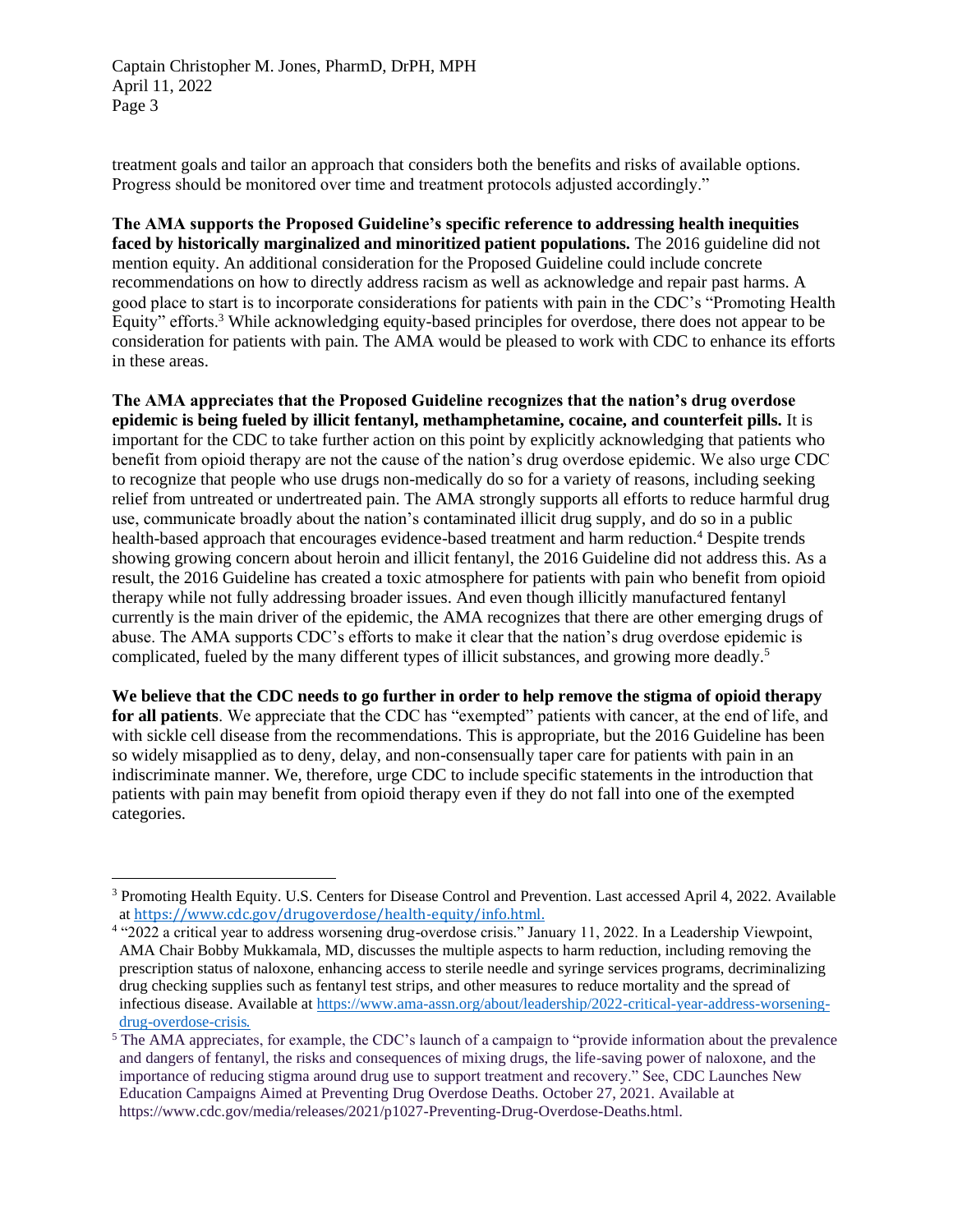**The Proposed Guideline's recommendations positively emphasize the need for individualized patient care decisions.** The AMA strongly supports and applauds CDC for making this clear. We are extremely pleased that CDC listened to the concerns expressed by the AMA, dozens of medical societies, patient advocates, and thousands of patients with pain on this issue. As discussed below, the AMA also supports changes in several recommendations that were positively changed to place increased emphasis on individual assessment of risks and benefits rather than a sole focus on a numeric dose or quantity of an opioid analgesic. **We urge CDC to join the AMA in taking the next logical step to urge the removal of all policies that do not support individualized patient care decisions.** The Proposed Guideline *says* that there should not be any policies based on inflexible thresholds, but the agency needs to go further than this statement.

**As it finalizes the Proposed Guideline, the CDC should outline in detail what** *action***s it intends to take to engage policymakers and other stakeholders in removing the inflexible thresholds from laws, regulations, and policies.** Just as the CDC undertook a comprehensive marketing and communications campaign to promote the 2016 Guideline, we urge the CDC to undertake now a similar campaign on behalf of patients with pain. This campaign should emphasize, among other things, the need to remove rigid, numeric thresholds from all policies as well as strongly support individualized patient care decisions. The national communications and marketing campaign also should emphasize the important principle stated by CDC that "*Payers, health systems, and state medical boards should not use this clinical practice guideline to set rigid standards related to dose or duration of opioid therapy, and should ensure that policies based on cautionary dosage thresholds do not result in rapid tapers or abrupt discontinuation of opioids, and that policies do not penalize clinicians for accepting new patients who are using prescribed opioids for chronic pain, including those receiving high doses of opioids."* These actions by CDC are essential to help patients with pain.

**The Proposed Guideline is intended to apply to all types of pain, but the AMA is not certain that this will help all patients with pain.** The 2016 Guideline intended only to address chronic pain, and it has wreaked havoc on all patients with pain because of its widespread misapplication. With the Proposed Guideline's focus on acute, subacute, and chronic pain, the AMA is very concerned that the misapplication of the 2016 Guideline will harm even more patients. Aside from mention of sickle cell disease, the Proposed Guideline and the 2016 Guideline have the same exceptions. The exceptions are for cancer, hospice, and palliative care. As noted above, patients with these conditions and many other conditions have faced nonconsensual tapers and denials of care from pharmacies, health insurers, and PBMs based on the 2016 Guideline despite the stated exceptions.

The AMA does not see how adding more general pain categories to which the Proposed Guideline will apply while only adding one additional disease state to those exempted will make anything clearer. Rather, just as there were numerous predictable and harmful consequences of the 2016 Guideline, we are gravely concerned that the Proposed Guideline will further muddy the waters. For example, the AMA has received and is aware of thousands of reports of primary care physicians who no longer prescribe opioid therapy because of the fear of investigation based on exceeding the 2016 Guideline. It is not unreasonable to conclude that by extending the Proposed Guideline to acute, sub-acute, and chronic pain, an even greater number of physicians will decide to no longer provide opioid therapy because inappropriate policies based on the 2016 Guideline already are law or policy in nearly every state. The AMA does not have an easy answer for this except to reemphasize that as long as policies based on the 2016 Guideline are in statute, rule or policy, patients with pain will suffer.

**The AMA supports the increased consideration in the Proposed Guideline for individuals who are pregnant, postpartum, and parenting.** The 2016 Guideline included some information, but the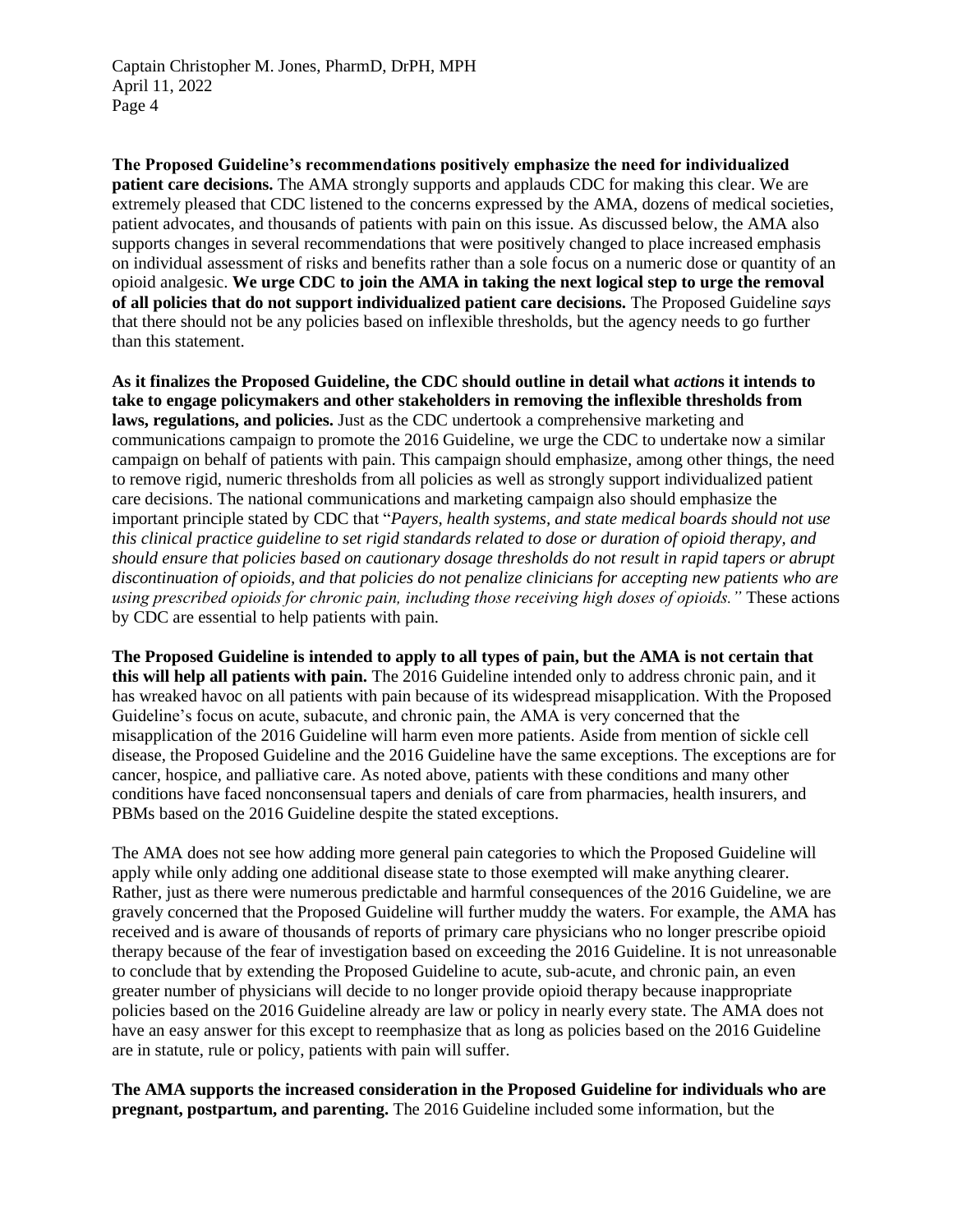Proposed Guideline provides additional guidance that relies heavily on evidence-based resources from the American College of Obstetricians and Gynecologists, American Academy of Pediatrics, and other medical societies. This reliance on professional medical associations is very welcome, although greater emphasis could be placed on the needs of a pregnant individual with pain and not solely the risks of opioid therapy to a pregnant individual and the fetus or newborn. The distinction is an essential one in that the fact of a pregnancy does not automatically mean opioid therapy for pain is no longer appropriate. Moreover, there are many reports of pregnant and parenting individuals being discriminated against for using medications to treat opioid use disorder. The Proposed Guideline provides clear information, but we urge CDC to go further and stress that pregnant, postpartum, and parenting individuals deserve the highest levels of compassionate, evidence-based care for pain or opioid use disorder. Furthermore, we urge CDC to make clear that decisions to use medications for opioid use disorder (MOUD) or opioid therapy are best made in a shared decision-making process that is individualized to the patient. As discussed further below, we similarly urge CDC to make clear that withholding MOUD or opioid therapy when indicated and recommended by an individual's physician should never occur. These clear statements will help reduce stigma and improve care.

**The AMA strongly agrees with the CDC about the need for greater availability and widespread use of naloxone to save lives.** Our Task Force developed an issue brief several years ago identifying the overdose risks that warrant dispensing naloxone to patients and others in a position to help.<sup>6</sup> The AMA also has broadened our policy and advocacy to urge the Administration to take additional action to support removing the prescription status of naloxone and making it available over-the-counter.<sup>7</sup> Increasing the availability of naloxone in the community is perhaps the greatest need to save lives from overdose. That is why we are concerned that the Proposed Guideline largely ties risk of overdose to opioid prescriptions greater than 50 MME. This could have the unintended consequence of suggesting that the existence of an opioid prescription is the only risk factor for an opioid-related overdose. Just as the 2016 Guideline created the inappropriate and misleading stigma that patients who benefit from opioid therapy were the cause of the nation's drug overdose epidemic, we urge CDC to not make this mistake with naloxone. Rather than limiting the focus of who benefits from naloxone to a specific MME, we urge CDC to broaden the discussion to stress that naloxone benefits all those at risk of overdose, and the greatest need for naloxone is in the community.

**The AMA agrees with the need for increased access to multimodal, multidisciplinary therapies to help patients with pain.** Just as in the 2016 Guideline, the Proposed Guideline makes this point as well. Unfortunately, the Proposed Guideline only includes limited recognition of the barriers to access these therapies, including prior authorization, step therapy, and limited benefit and formulary design. These are the barriers imposed by health insurance companies, other payors, and PBMs—barriers that have not been reduced since the 2016 Guideline. As noted throughout this comment letter, the AMA supports patients' access to opioid therapy when clinically indicated. We similarly support increased access to evidencebased treatment, including:

<sup>6</sup> Help save lives: Co-prescribe naloxone to patients at risk of overdose. AMA Substance Use and Pain Care Task Force. Available at [https://end-overdose-epidemic.org/wp-content/uploads/2020/05/AMA-Opioid-Task-Force](https://end-overdose-epidemic.org/wp-content/uploads/2020/05/AMA-Opioid-Task-Force-naloxone-one-pager-updated-August-2017-FINAL-1.pdf)[naloxone-one-pager-updated-August-2017-FINAL-1.pdf](https://end-overdose-epidemic.org/wp-content/uploads/2020/05/AMA-Opioid-Task-Force-naloxone-one-pager-updated-August-2017-FINAL-1.pdf).

 $^7$  Letter from AMA Executive Vice President and CEO, James L. Madara, MD, to Rahul Gupta, MD, Director, White House Office of National Drug Control Policy. February 15, 2022. Available at [https://searchlf.ama](https://searchlf.ama-assn.org/letter/documentDownload?uri=%2Funstructured%2Fbinary%2Fletter%2FLETTERS%2F2022-2-15-Letter-to-Gupta-re-ONDCP-Naloxone.pdf)[assn.org/letter/documentDownload?uri=%2Funstructured%2Fbinary%2Fletter%2FLETTERS%2F2022-2-15-](https://searchlf.ama-assn.org/letter/documentDownload?uri=%2Funstructured%2Fbinary%2Fletter%2FLETTERS%2F2022-2-15-Letter-to-Gupta-re-ONDCP-Naloxone.pdf) [Letter-to-Gupta-re-ONDCP-Naloxone.pdf.](https://searchlf.ama-assn.org/letter/documentDownload?uri=%2Funstructured%2Fbinary%2Fletter%2FLETTERS%2F2022-2-15-Letter-to-Gupta-re-ONDCP-Naloxone.pdf)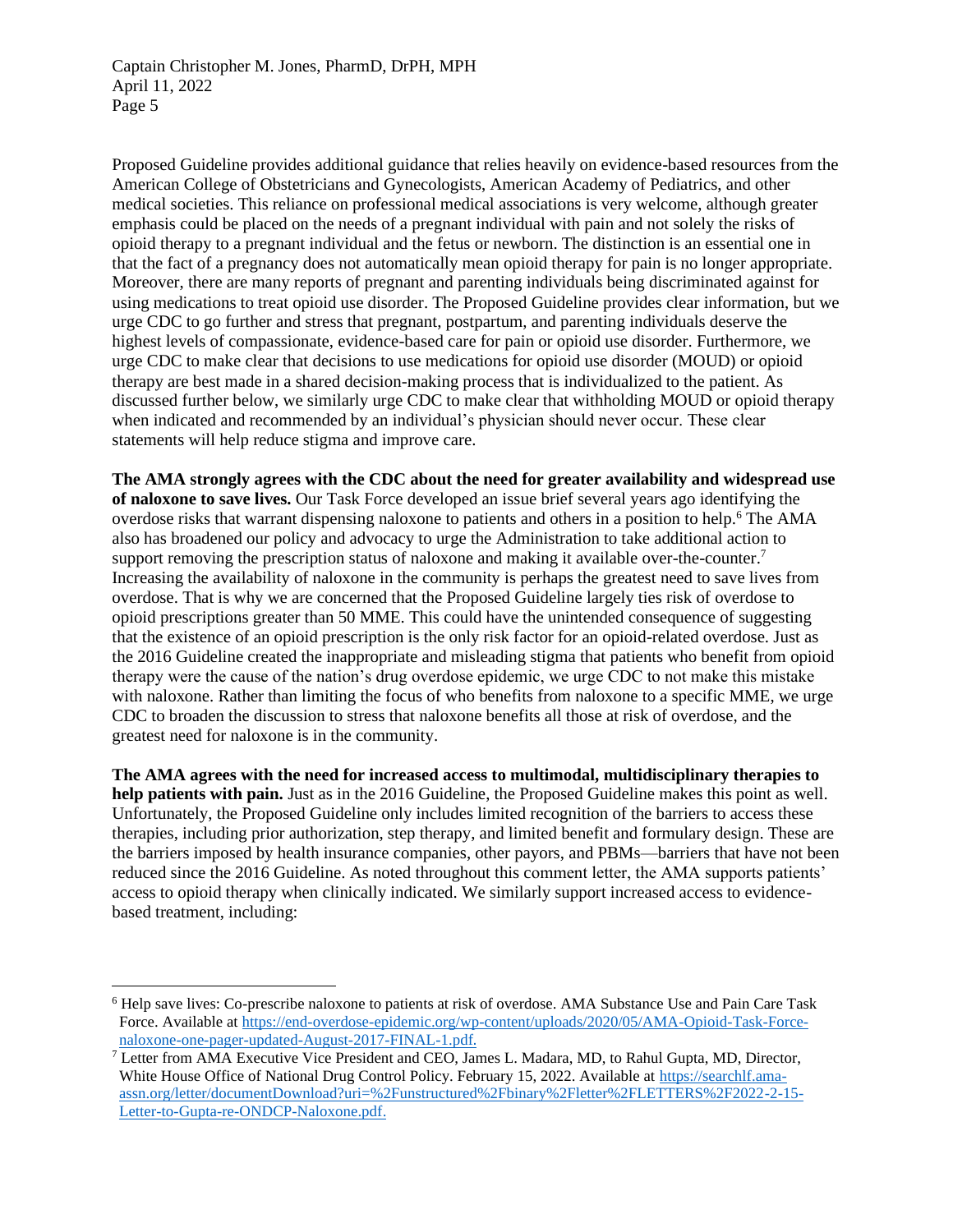- Medication, including non-opioid pain relievers, anticonvulsants, antidepressants, musculoskeletal agents, and anxiolytics as well as opioid analgesics when appropriate.
- Restorative therapies, which include physical therapy, occupational therapy, physiotherapy, therapeutic exercise, acupuncture, osteopathic manipulative therapy, and other modalities such as massage and therapeutic ultrasound.
- Interventional procedures, such as neuromodulation, radio frequency ablation, peripheral nerve stimulation, central and peripheral nerve ablation, spine surgery and steroid injections, and other emerging evidence-based interventional therapies as part of the multimodal pain care plan.

There is significant evidence that supports these treatments, which is why we strongly urge CDC to devote increased space in the Proposed Guideline to the need to remove barriers imposed by health plans and PBMs. The Proposed Guideline makes strides in supporting individualized care for patients with pain, but patients cannot access such care without additional actions by health plans and PBMs. We recommend, therefore, that CDC use its considerable standing and influence to urge health plans and others to remove barriers to all forms of evidence-based pain care.

Structural and social determinants of health, also known as social drivers, have a large impact on inequitable health outcomes, including pain, opioid use disorder, and overdose. Due to longstanding racism, in the realm of pain, Black and Latinx patients are less likely to have their pain adequately assessed. The data show that even when there is an assessment, they are treated with more suspicion, are more likely to have treatment rejected by insurers, are less likely to be adequately treated, and are more often to have their treatment discontinued. The literature further suggests that any proscriptive aspects of a Proposed Guideline are likely to be disproportionately applied to people who identify as Black, Indigenous, and people of color, so this should be explicitly called out in the Proposed Guideline. Black and Latinx people are also less likely to have access to, be offered, or sustained on, treatment for opioid use disorder. Regarding social determinants, aspects like income, education level, and housing are tightly tied to experience of pain and access to treatment for pain and substance use disorder. Substance use disorder in particular has been clearly linked at all stages from initiation to mortality to issues ranging from insurance coverage to stable housing.

# **The AMA encourages CDC to devote additional discussion when finalizing the Proposed Guideline to explicitly address the longstanding racism in pain care as well as access to evidence-based treatment for opioid use disorder.** This includes:

- Disparate care provided for long-bone fractures in emergency departments for Latinx patients compared to non-Latinx White patients;
- Pharmacies in predominantly non-White neighborhoods providing less access to opioid analgesic prescriptions;
- Increased likelihood of older, Black adults who report high levels of pain being undertreated for their pain;
- Methadone treatment being more common in predominantly Black and Hispanic/Latinx areas, whereas individuals in White areas have greater access to buprenorphine to treat opioid use disorder (OUD); and
- Higher incidence of drug-related overdose mortality for Black and Hispanic patients.

The AMA would be pleased to work with CDC to directly address these disturbing realities.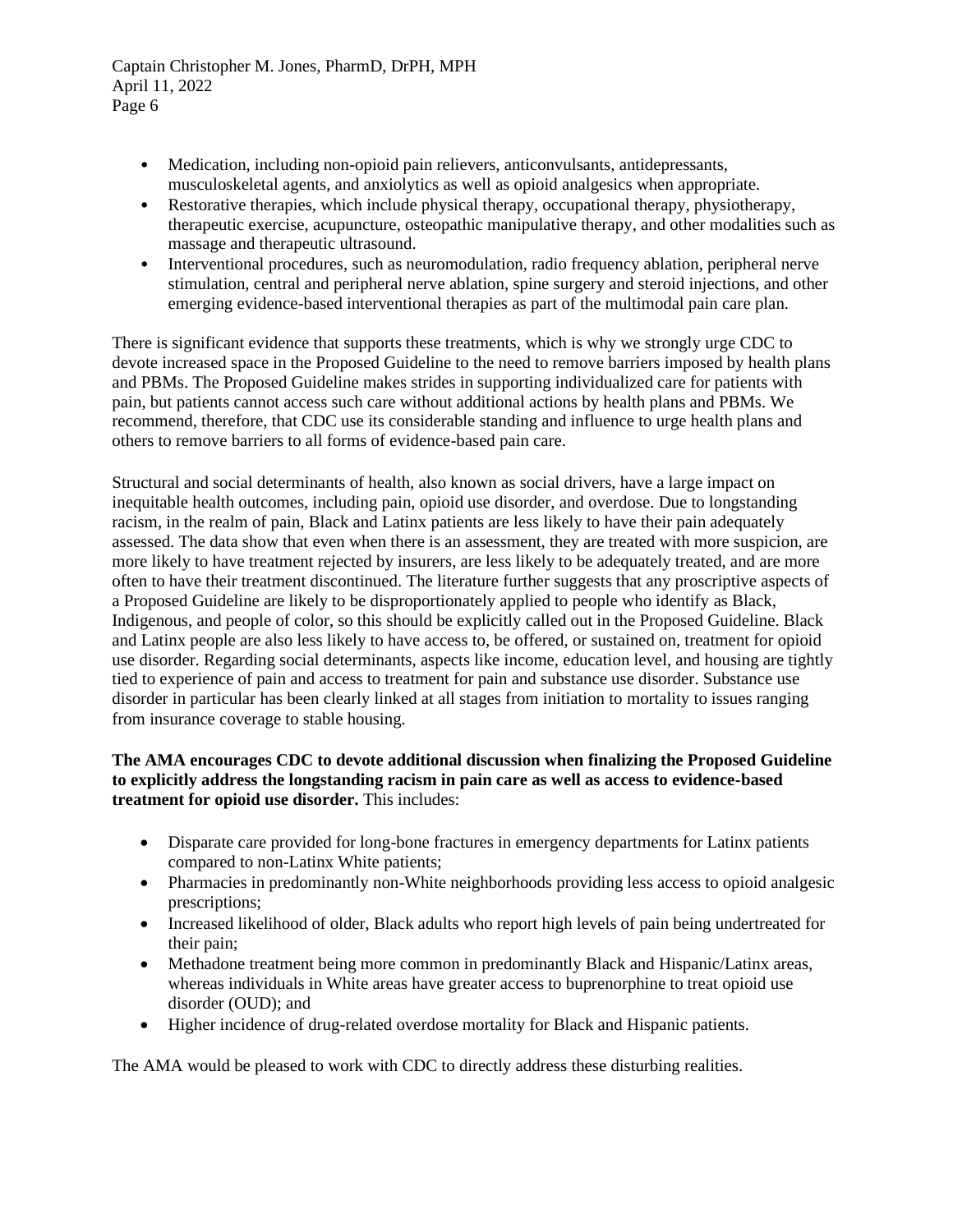**Neither the Proposed Guideline nor the 2016 Guideline emphasize the role of incorporating education and training on individualized patient care needs in medical and other health professional schools.** The AMA strongly agrees with CDC that enhanced education and training is a key component of improving care for patients with pain. The AMA Task Force has identified and collected more than 450 resources put forward by the nation's state and specialty medical societies and federal agencies. This scratches the surface of the types of continuing medical education (CME) and other efforts physicians undertake. Most policy efforts, however, have focused on a one-time CME mandate at the state level, which generally is not helpful as it is not specific to a physician's specialty or practice. What would be useful, however, is increased discussion by CDC of the benefits of core curricula to be provided at the undergraduate and post-graduate levels for medical students and residents. This could include the benefits of a multimodal, multidisciplinary approach to pain care, risks and benefits of opioid therapy, stigma faced by patients with pain, and other relevant areas. The core curricula also could include education and training about how prescription drug monitoring programs (PDMPs) may contain helpful information about a patient's prescription history, including CDC's admonition that "risk scores should not take the place of clinical judgment."

The final overarching comment concerns patients with an opioid use disorder. **The Proposed Guideline repeats the 2016 Guideline recommendation that "clinicians should offer or arrange treatment with medication for patients with opioid use disorder."** This is the only recommendation supported by the highest quality, Grade 1 type evidence, which is appropriate. The AMA urges, however, that CDC go much further in identifying the challenges faced by patients and physicians in helping ensure access to affordable, evidence-based OUD care. First, as noted below, CDC should make clear that the recommendation for care includes MOUD and concomitant mental health care. At the same time, we urge CDC to recognize the widespread challenges patients face in accessing care for an OUD or mental illness, including inadequate insurance networks and widespread failures by health plans to comply with state and federal mental health and substance use disorder parity laws. We further urge CDC to make clear the limitations with the Substance Abuse and Mental Health Services Administration (SAMHSA) treatment locator, including that the locator does not identify whether a provider is actively treating patients with MOUD, accepting new patients or whether the provider accepts a patient's insurance. The AMA further urges CDC to add language explicitly calling for removal of the federal requirement of an "x-waiver" to prescribe buprenorphine for the treatment of OUD. As the epidemic worsens, we must remove all barriers to treatment to evidence based MOUD. Removing the x-waiver will directly increase access to care and save lives.

**We also strongly urge CDC to clearly differentiate patients with pain from patients with an OUD and to simultaneously recognize that patients with OUD also may have pain that requires appropriate care**. One of the predictable consequences of the 2016 Guideline was for patients who benefit from opioid therapy to be viewed as being one pill away from becoming an "addict," a pejorative term that has no place in medicine. For example, one of the disastrous effects of the 2016 Guideline was having pharmacies use the rigid numeric thresholds and apply them to MOUD. The AMA and the American Society of Addiction Medicine (ASAM) received numerous examples where patients were refused MOUD because the pharmacies said that the MOUD exceeded the MME thresholds in the 2016 Guideline. CDC clarified that was wrong in a 2018 letter to ASAM.<sup>8</sup> The AMA similarly supports CDC's

<sup>8</sup> Letter to Kelly M. Corredor, Director, Advocacy and Government Relations, American Society of Addiction Medicine from Debra Houry, MD, MPH, Director, National Center for Injury Prevention and Control Centers for Disease Control and Prevention. January 4, 2018. Available at [https://www.asam.org/docs/default](https://www.asam.org/docs/default-source/advocacy/letters-and-comments/2018-1-4-letter-on-buprenorphine-and-cdcs-guideline-(002).pdf?sfvrsn=7fa840c2_2)[source/advocacy/letters-and-comments/2018-1-4-letter-on-buprenorphine-and-cdcs-guideline-](https://www.asam.org/docs/default-source/advocacy/letters-and-comments/2018-1-4-letter-on-buprenorphine-and-cdcs-guideline-(002).pdf?sfvrsn=7fa840c2_2) [\(002\).pdf?sfvrsn=7fa840c2\\_2.](https://www.asam.org/docs/default-source/advocacy/letters-and-comments/2018-1-4-letter-on-buprenorphine-and-cdcs-guideline-(002).pdf?sfvrsn=7fa840c2_2)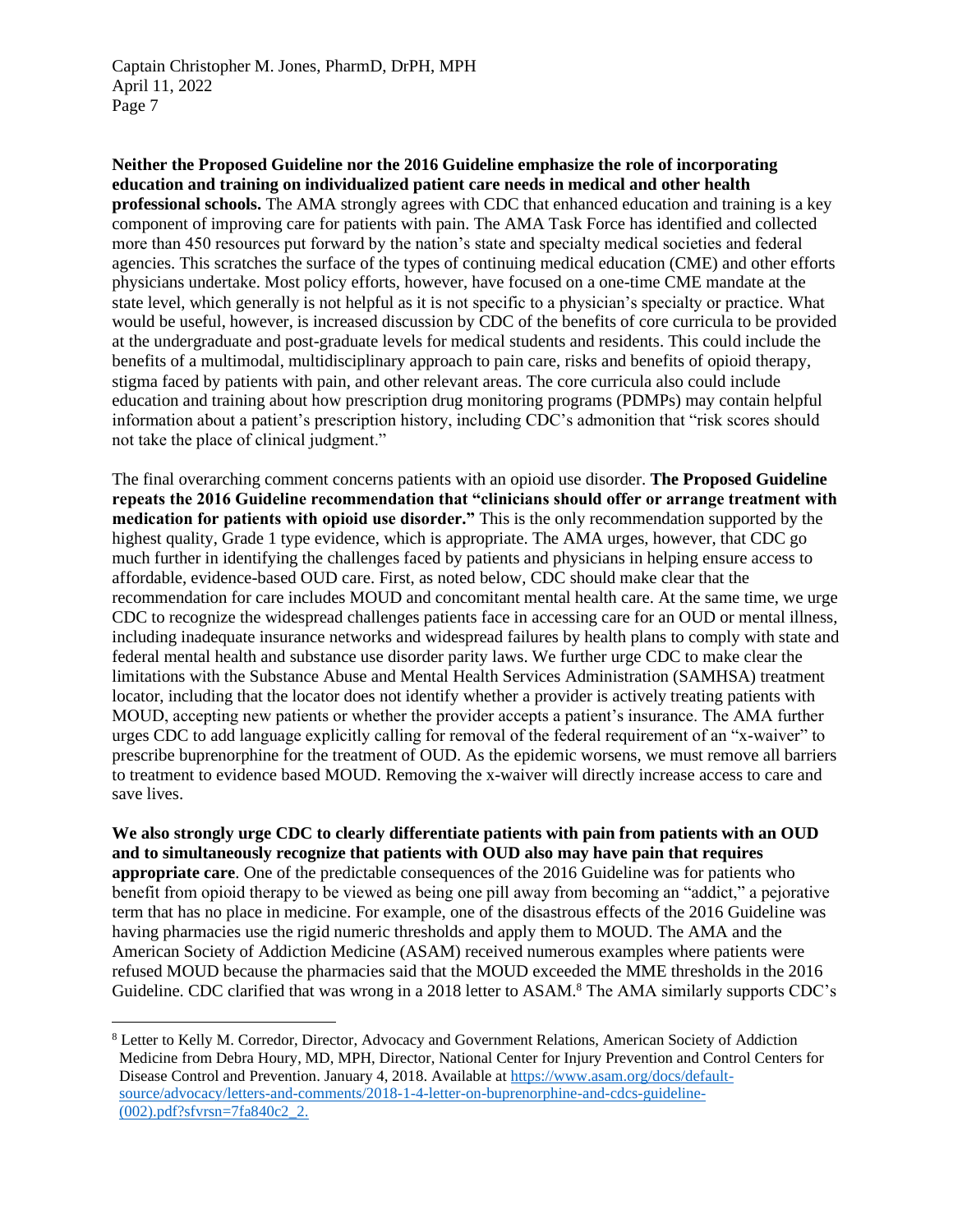discussion points in the Proposed Guideline that physicians should be aware of the risks of OUD, but that the Proposed Guideline should not be used to deny care for patients with an OUD or other substance use disorder, or patients with pain, including for pregnant, postpartum, and parenting individuals. The ASAM National Practice Guideline<sup>9</sup> includes a section on the considerations for individuals with an OUD who need care for pain. This is the type of thorough discussion that is non-stigmatizing and would be beneficial for CDC to reference when making the Proposed Guideline final.

## **AMA comments on the individual recommendations in the Proposed Guideline**

**The AMA's first recommendation is to clearly state that the Proposed Guideline supersedes and replaces the 2016 Guideline.** By making this explicitly clear, CDC will send a message to all stakeholders that policies based on the 2016 Guideline should be removed. We further recommend that CDC change the title of the Proposed Guideline to try to mitigate future misapplication. As CDC has made clear, patients have suffered greatly from the misapplication of the 2016 Guideline. It was predictable and foreseeable that states, health plans, pharmacies, and PBMs would use the 2016 Guideline as inflexible policy given the CDC's status as the world's foremost public health agency. Moreover, because the 2016 Guideline was drafted by the CDC's Injury Prevention Center, it had even greater influence as stakeholders assumed that adoption of the 2016 Guideline as specific policy would lead to a reduction in injury and mortality. Unfortunately, that has not been the case, and the AMA is concerned that by suggesting the Proposed Guideline is a "Clinical Practice Guideline" it will cement the CDC's guideline in medical standards, education, policy, and practice despite CDC's explicit admonition against doing that.

Without rescinding the 2016 Guideline *and* revising the Proposed Guideline title and recommendations, state laws and other policies will further codify the 2016 Guideline because the misapplication has become sacrosanct in state laws and other policies. Calling the Proposed Guideline a "clinical practice guideline" inappropriately and inaccurately suggests that it should be the standard for pain care for trauma surgeons, Ob-gyns, neurologists, neurosurgeons, family physicians, pain medicine specialists, addiction medicine physicians, psychiatrists, and every other physician specialty. It is impossible for a single "clinical practice guideline" to possibly address the unique specialties and unique needs of patients with pain. The AMA's recommendation to change the title is aligned with CDC's support for individualized pain care treatment goals. It also furthers CDC's intent to distinguish its recommendations from policy mandates. This is why a specific call to rescind the 2016 Guideline is essential and would be further aided by also changing the title to more accurately reflect the CDC's support for individualized patient care. Calling the recommendations, a "clinical practice guideline" will not accomplish this. Therefore, the AMA recommends the following change in title:

## *Individualized Pain Care for Patients with Pain Clinical Practice Guideline for Prescribing Opioids–United States, 2022*

# Recommendation 1

The AMA generally supports this recommendation, but additional edits are needed to improve it. Despite being titled as clinical guidance, there is extensive discussion in the underlying narrative for this

<sup>9</sup> See, "Special Populations: Individuals With Pain." Executive Summary of the Focused Update of the ASAM National Practice Guideline for the Treatment of Opioid Use Disorder. Available at: [https://journals.lww.com/journaladdictionmedicine/Fulltext/2020/04000/Executive\\_Summary\\_of\\_the\\_Focused\\_Up](https://journals.lww.com/journaladdictionmedicine/Fulltext/2020/04000/Executive_Summary_of_the_Focused_Update_of_the.4.aspx) [date\\_of\\_the.4.aspx.](https://journals.lww.com/journaladdictionmedicine/Fulltext/2020/04000/Executive_Summary_of_the_Focused_Update_of_the.4.aspx)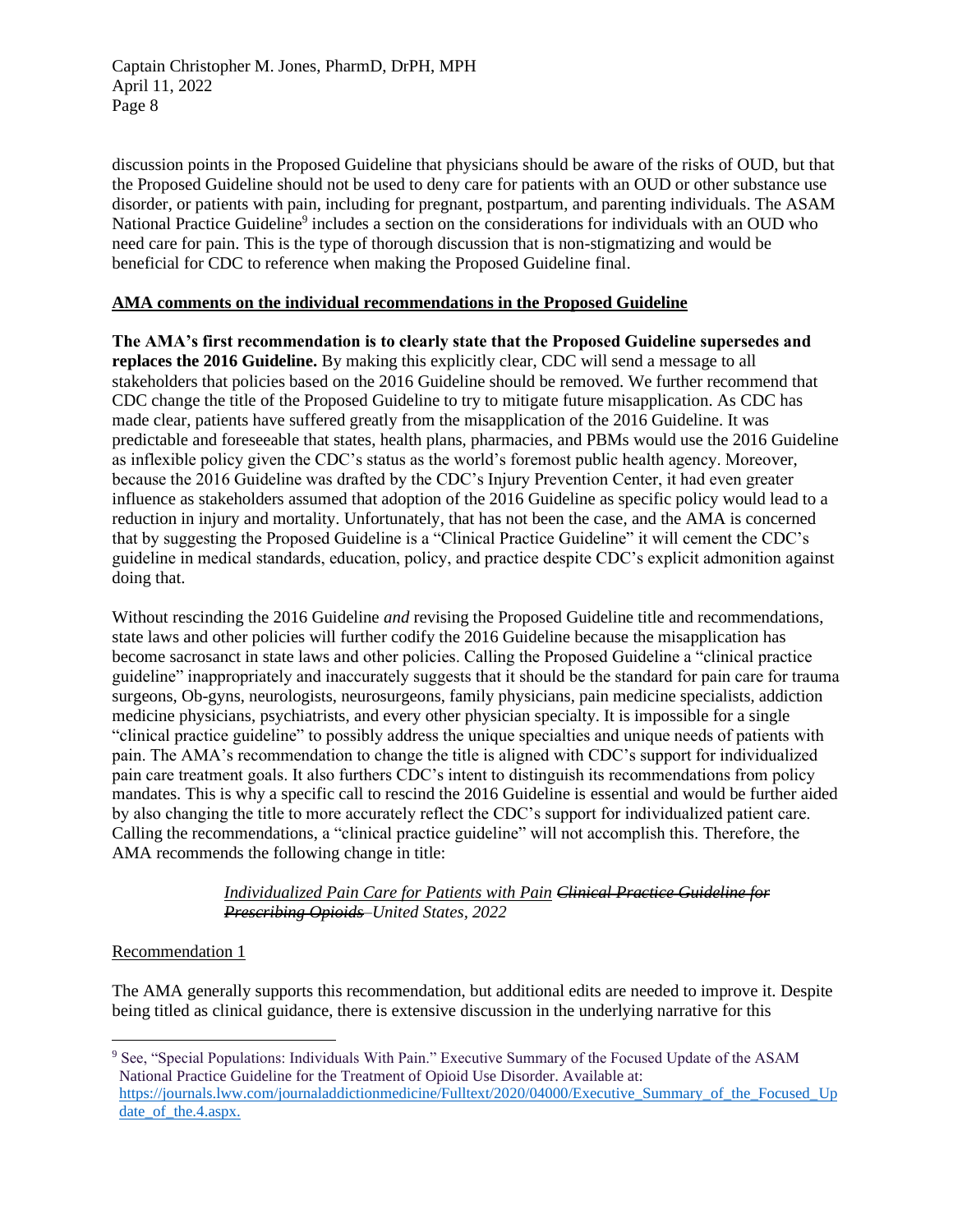recommendation and many others that function as policy guidance. For example, CDC continues to emphasize the importance of multimodal therapy and the potential benefits of nonopioid therapies in this recommendation. Yet, as AMA urged—and CDC makes clear in the narrative—access to nonopioid therapies is too often unavailable, unaffordable, and inequitable due to health insurance company barriers:

*Health systems and payers should work to ensure multimodal treatment options are available, accessible, and reimbursed for patients. Public and private payers should support a broader array of nonpharmacologic interventions …. Reimbursement is often cited as a principle barrier to why these nonpharmacologic treatments are not more widely used….CDC will work with public and private payers with the aim of improving coverage for nonpharmacologic treatments, increasing access to non-opioid pain medication, supporting patient counseling and coordination of care, increasing access to evidence-based treatments of opioid use disorder, and enhancing availability of multidisciplinary and multimodal care.*

In light of the CDC's clear recognition of the role that health systems and payers play, the AMA, therefore urges CDC to make the following edits:

Nonopioid therapies are effective for many common types of acute pain. Clinicians should only consider opioid therapy for acute pain if benefits are anticipated to outweigh risks to the patient. In order to achieve this goal, public and private payer policies must be fundamentally altered and aligned to support payment for non-pharmacologic treatments and multimodal, multidisciplinary pain care. In addition, more evidence must be developed to inform clinical decision-making on the use of nonpharmacologic approaches, and more clinicians need to be trained in their effective use.

This edit may not be seen by CDC as "clinical" in the sense that there are clear policy-related actions being recommended. It is impossible, however, to achieve the clinical recommendation without securing the underlying policy. As described above, states, health plans, pharmacy chains and PBMs have implemented widespread restrictions on opioid therapy without any meaningful increase in access to nonopioid therapy.

#### Recommendation 2

The AMA generally supports this recommendation. We previously urged CDC to take a more measured approach to tapering rather than a straightforward recommendation for discontinuing opioid therapy. The CDC also positively addressed the AMA's recommendation to ensure that a patient's individual functioning is an essential consideration rather than simply "improvement." For many patients, ensuring stable functioning is a successful outcome. The 2016 Guideline's focus on "improvement" gave an imprecise view of the needs of patients with pain. The AMA recommends that to increase the patientcentered focus of the Proposed Guideline, we recommend adding the term "patients." We also urge removing "subacute and chronic" because both opioid therapy and nonopioid therapy may be relevant for patients, and they are not necessarily mutually exclusive. As discussed above, for these recommendations to be clear, they should avoid categories such as acute, subacute, and chronic when there may be overlapping needs for patients. In line with the Proposed Guideline's intent to engage in shared decisionmaking, we recommend changing "will" to "may." Our recommendation is as follows: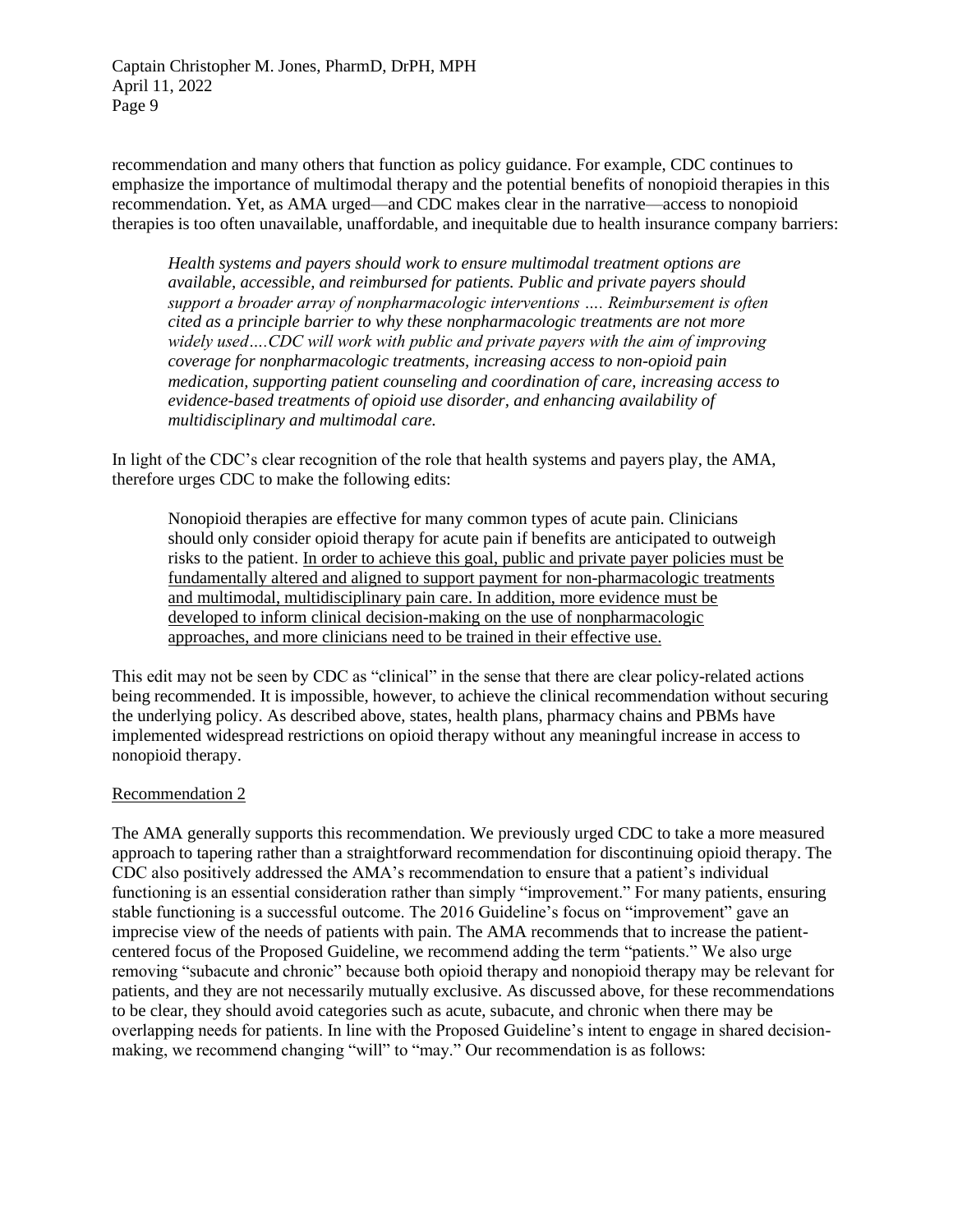> Nonopioid therapies are preferred for patients with subacute and chronic pain. Clinicians should only consider initiating opioid therapy if expected benefits for pain and function are anticipated to outweigh risks to the patient. Before starting opioid therapy for patients with subacute or chronic pain, clinicians should discuss with patients the known risks and realistic benefits of opioid therapy, should work with patients to establish treatment goals for pain and function, and should consider how opioid therapy may will be adjusted discontinued if benefits do not outweigh risks.

## Recommendation 3

As in 2016, the AMA generally supports this recommendation. We recommend, however, that CDC avoid additional distinctions between types of pain. If the CDC intends this recommendation to apply to all patients with pain, the AMA's recommended edit accomplishes that goal. The AMA, therefore, recommends the following:

> When starting opioid therapy for acute, subacute, or chronic pain, clinicians should prescribe immediate-release opioids instead of extended-release/longacting (ER/LA) opioids.

## Recommendation 4

This is a new recommendation from 2016. The AMA generally supports the overall intent of this recommendation, but we have several edits to help mitigate against unintended consequences. First, there has been significant confusion among those who have misapplied the 2016 Guideline regarding "opioid naïve." As written, the AMA is very concerned that pharmacies, health plans and PBMs that may not immediately be able to verify in their data systems the presence of a previous opioid prescription will arbitrarily deem the patient to be "opioid naïve." In fact, there are many reasons why this misapplication would occur—and the patient would be denied the prescription medication recommended by their physician as a result. For example, databases could deem a patient "opioid-naïve" if any of the following occurred:

- The patient changes health plans
- The pharmacy inaccurately enters a patient's name into the state PDMP
- The patient moves to a state where the PDMP does not have interoperability
- The PBM uses a different name for the patient than what is in the PDMP

Any of these situations could lead to a patient who is stable on opioid therapy being denied care because the designation of "opioid-naïve" would trigger a hard edit by the health plan, pharmacy or PBM to refuse to dispense opioid therapy beyond an arbitrary MME threshold that the plan or pharmacy considers appropriate for so-called "opioid-naïve" patients. In addition, the AMA urges CDC to distinguish between "opioids" and "prescription opioids." The former includes all forms, including illicitly manufactured fentanyl and heroin. The latter, however, focuses on an FDA-approved product for pain relief. We also continue to urge that CDC avoid false distinctions between types of pain in these recommendations. The inclusion of these distinctions, even if there is some agreement in the literature, is likely to result in unintended consequences, misapplication, and harm. Therefore, the AMA urges the following edits to protect patients' access to care: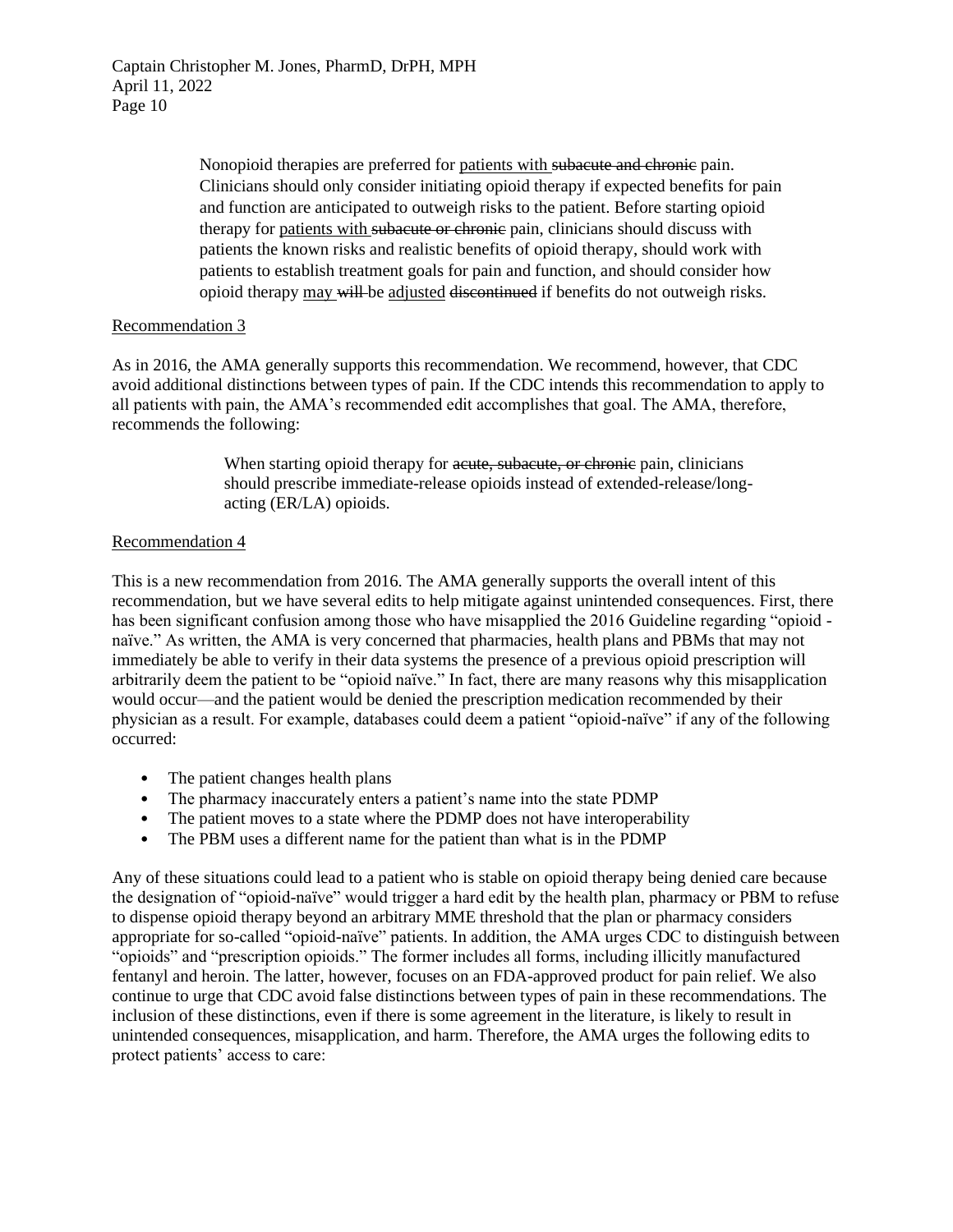> When prescription opioid therapy is opioids are started for opioid-naïve patients with acute, subacute, or chronic pain, clinicians should prescribe the lowest dosage to achieve expected effects. If opioids are continued for subacute or chronic pain, clinicians should *use caution when prescribing opioids at any dosage* should carefully evaluate individual benefits and risks when considering increasing dosage, and should avoid increasing dosage above levels likely to yield diminishing returns in benefits relative to risks to patients (recommendation category: A, evidence type: 3).

## Recommendation 5

The AMA greatly appreciates CDC's revised recommendation. This positive change removes the inflexible thresholds that the AMA and many others have opposed because of the harms experienced by patients with pain. We support this recommendation with one caveat. Specifically, we urge CDC to remove "higher opioid dosages" because that is a subjective term without medical consensus. Using "higher opioid dosages" suggests that there is no risk to "lower opioid dosages" or that there are only risks for "higher opioid dosages," when we know patients on opioid therapy are functional on a wide range of opioid therapy dosage and quantity. Risk must be determined on an individualized basis. The AMA, therefore, recommends:

> For patients already receiving opioid therapy higher opioid dosages, clinicians should carefully weigh benefits and risks and exercise care when either reducing or continuing opioid dosage. If risks outweigh benefits of continued opioid therapy, clinicians should optimize other therapies and work closely with patients to gradually taper to lower dosages or, if warranted based on the individual clinical circumstances of the patient, to appropriately taper and discontinue opioids. Unless there are indications of a life-threatening issue, such as warning signs of impending overdose, e.g., confusion, sedation, or slurred speech, opioid therapy should not be discontinued abruptly, and clinicians should not abruptly or rapidly reduce opioid dosages from higher dosages.

#### Recommendation 6

Similar to recommendation 5, the AMA supports the CDC's removal of specific dose and quantity guidelines in the Proposed Guideline. We urge a further edit, however, as explained above, to distinguish between prescription opioids and illicitly manufactured opioids. In addition, the AMA recommends that the focus of this recommendation be on the treatment of pain. A recommendation to prescribe only the amount needed for the expected duration of pain is not simply for acute injuries but applies to common physician practice. The AMA urges CDC to avoid the same mistakes it made in the 2016 Guideline. Without removal of reference to the 2016 Guideline across the nation, future misapplications will occur, but we urge CDC to make the following edits to be more sensitive and accurate to the needs of all patients with pain:

> When opioid therapy is opioids are needed for the treatment of acute pain, clinicians should prescribe no greater quantity than needed for the expected duration of pain severe enough to require prescription opioids

#### Recommendation 7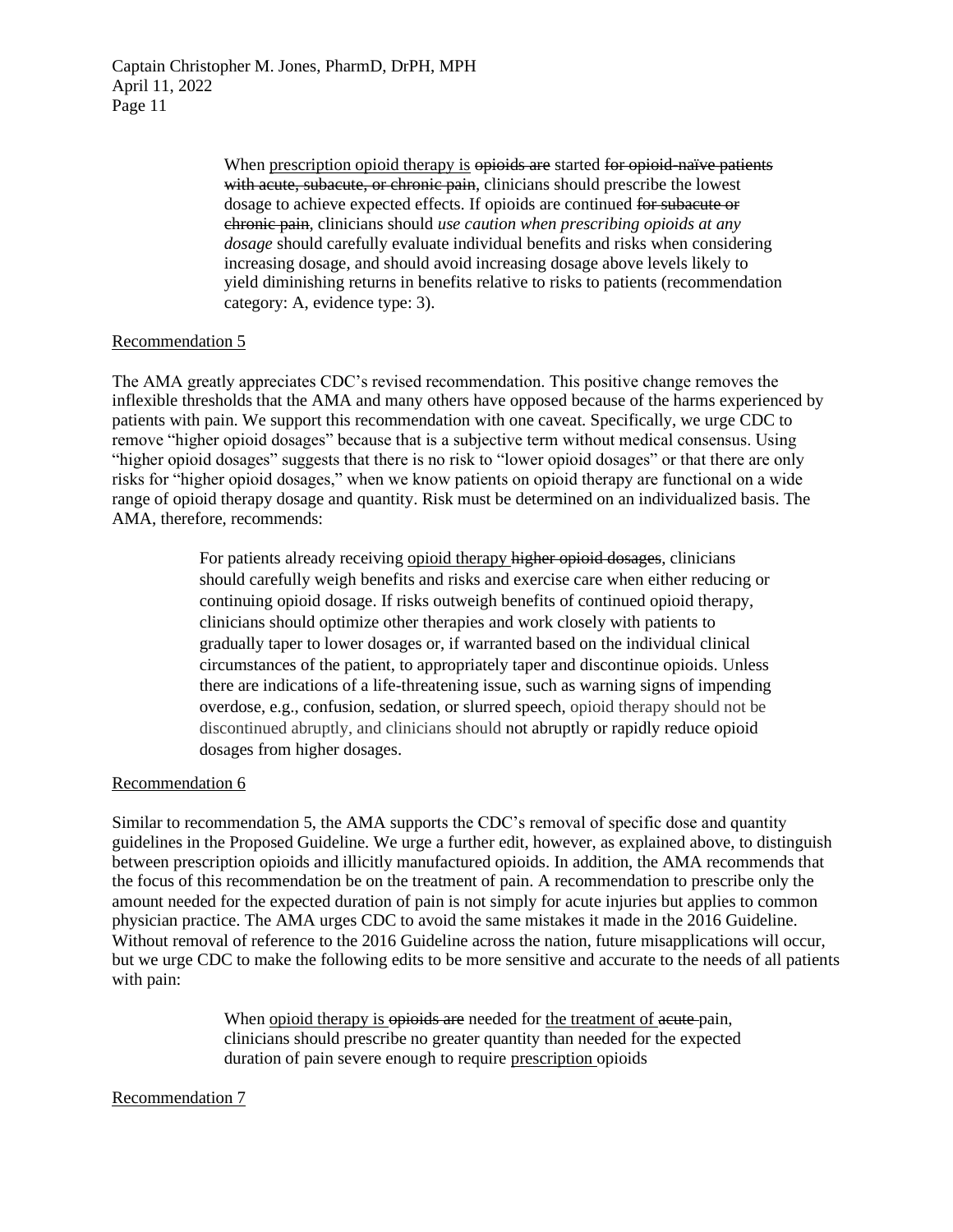The AMA generally supports changes made to this recommendation to focus on risk-benefit analysis rather than a preference for automatic tapering or discontinuation of opioid therapy. Similar to other comments, however, the AMA recommends additional edits to further support physician discretion and avoid confusion about which "types" of pain require close care coordination and monitoring. Just as dose and quantity should not be subject to rigid numeric thresholds, a physician's discretion about ongoing monitoring also may vary. While some patients may require monitoring and follow-up more regularly than others, the AMA is concerned this recommendation—particularly if applied more broadly for more types of pain—would subject patients to unnecessary costs and increase stigma. Patients with pain that is well-controlled over a longer term on opioid therapy, for example, may not require four visits per year and the resulting co-pays and cost-sharing would be unnecessary. For other patients, including those who may require a trial dose escalation or who begin a tapering protocol, more frequent follow-up evaluations may be necessary. We urge CDC to make the following changes to support the types of individualized patient care determinations that CDC has said are at the core of the Proposed Guideline:

> Clinicians should evaluate benefits and risks with patients at appropriate clinical intervals determined by the physician after within 1 to 4 weeks of starting opioid therapy for subacute or chronic pain and prior to decisions whether to increase or decrease the quantity, frequency or dose of that therapy. or of dose escalation. Clinicians should continue to evaluate benefits and risks of continued therapy with patients every 3 months or more frequently as clinically indicated based on a patient's individualized needs.

## Recommendation 8

The AMA supports the CDC's new emphasis on shared decision-making in this revised recommendation. We further support the CDC removing the numeric threshold in the recommendation, and we offer an additional suggestion to further the goal of shared decision-making. As discussed above, the AMA and our Task Force have identified many risk factors that may be relevant when considering a prescription for naloxone. The CDC acknowledges this in the recommendation, but we encourage CDC to take the next step by encouraging discussion with the patient about those risk factors. We further urge a cautionary note in the recommendation that no single risk factor should be used by the physician to discontinue or deny care. An open and honest discussion with the patient builds trust and improves care. As such, the AMA recommends the following:

Before starting and periodically during continuation of opioid therapy, clinicians should evaluate risk for opioid-related harms and discuss with patients*.* Clinicians should work with patients to incorporate into the management plan strategies to mitigate risk, including offering naloxone to the patient or a friend or family member when factors that increase risk for opioid overdose are present. Risk factors should be discussed with the patient, but no single risk factor should be used as a determining factor in decisions to discontinue or deny care.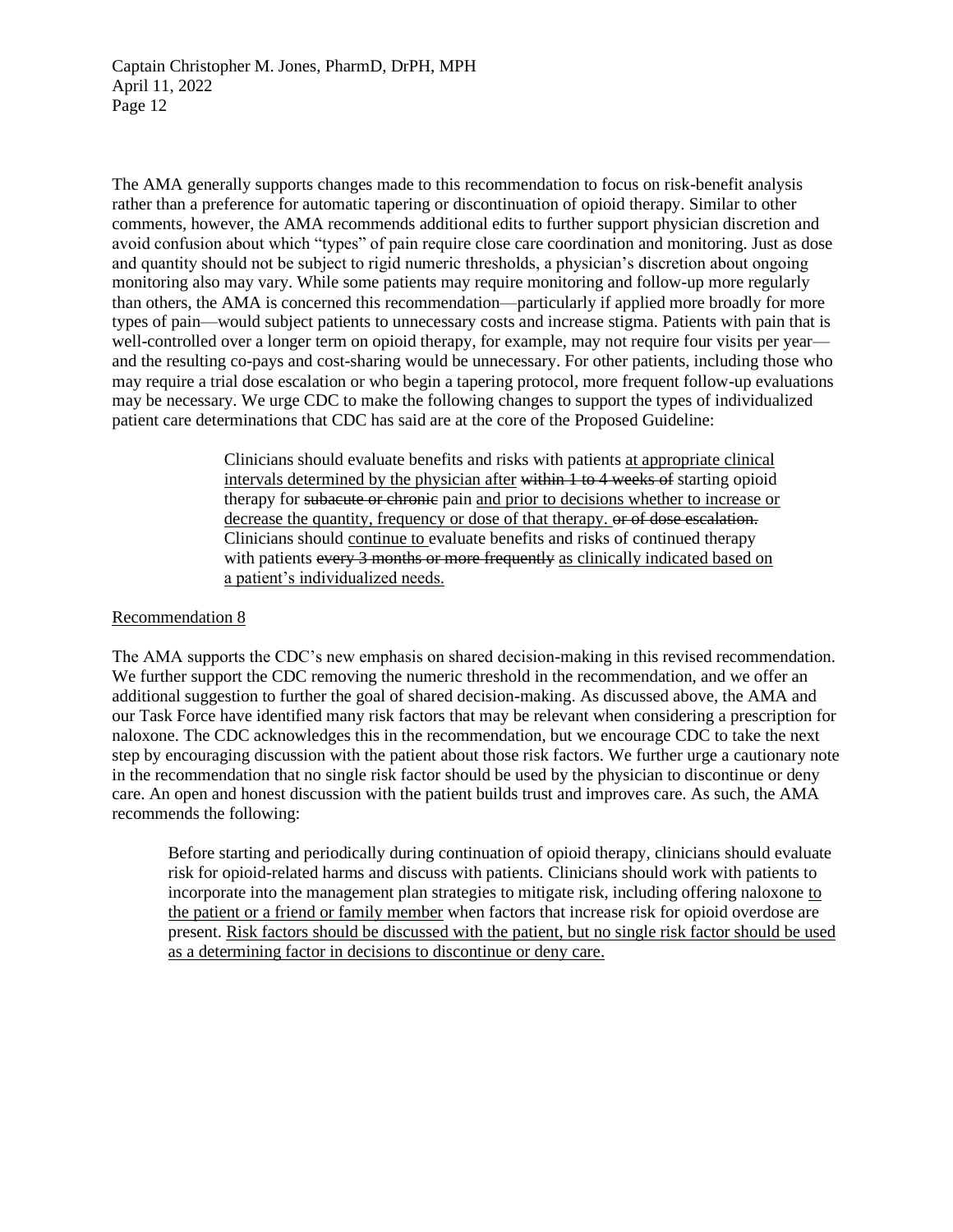## Recommendation 9

The CDC has wisely removed the rigid requirement for frequency of checking a state PDMP. As we have said on many occasions, and in our previous comments to CDC, a state PDMP may contain useful information about a patient's prescription history, but we cannot ignore the fact that PDMPs have been used to stigmatize patients with pain. For example, when a patient who benefits from opioid therapy sees a new physician, the presence of long-term use of prescription opioids, whether in combination with or without other medications, is often a barrier. Patients frequently report that PDMP reports serve as a bar to care. In addition, as CDC repeatedly emphasizes throughout the Proposed Guideline, no single data point should be used to discontinue care for a patient. We urge CDC to further its strong support for continuity of care by adding to this recommendation a clear call to not use the PDMP as pretext for discontinuing or denying care. This recommendation requires additional edits to appropriately place the accomplishment of these patient-centered goals and protections. Similar to our previous recommendations, the AMA urges the following changes:

When prescribing initial opioid therapy for acute, subacute, or chronic pain, and periodically during opioid therapy for chronic pain, clinicians should review the patient's history of controlled substance prescriptions using state prescription drug monitoring program (PDMP) data to help inform the provider's clinical decision-making. determine whether the patient is receiving opioid dosages or combinations that put the patient at high risk for overdose. PDMP reports should be carefully examined but never used, by themselves, as reasons to discontinue or deny care to a patient.

#### Recommendation 10

The Proposed Guideline's discussion of the utility of toxicology testing is fraught with contradiction. The Proposed Guideline says that there is no evidence that evaluated "the effectiveness of toxicology screening for risk mitigation during opioid prescribing for pain;" that such testing should not be used to dismiss patients from care, that such screening is only "potentially useful" and must be considered in context with other tools, that initial tests may be inexpensive, but confirmatory tests "can add substantial costs." The AMA does not support, therefore, this recommendation's requirement that physicians "should" use such tests. Rather, this recommendation should be significantly revised to reflect the Proposed Guideline's support for individualized patient care determinations as well as shared decisionmaking. Forced drug tests are highly stigmatizing, and given this recommendation's level 4 quality evidence, does not merit a universal requirement. The AMA strongly recommends open and honest discussions rather than coercive testing protocols that embed distrust in the patient-physician relationship.

The AMA, therefore, recommends the following revision:

When prescribing opioids for subacute or chronic pain, potential use of drug or other toxicology testing should be made in consultation with the patient, including discussion of the limitations of such testing and assurances that test results are only one factor in ongoing treatment decisions. Drug testing should not, by itself, be a determining factor in whether to discontinue or deny care to a patient. <del>clinicians should consider toxicology</del> testing to assess for prescribed medications as well as other prescribed and nonprescribed controlled substances.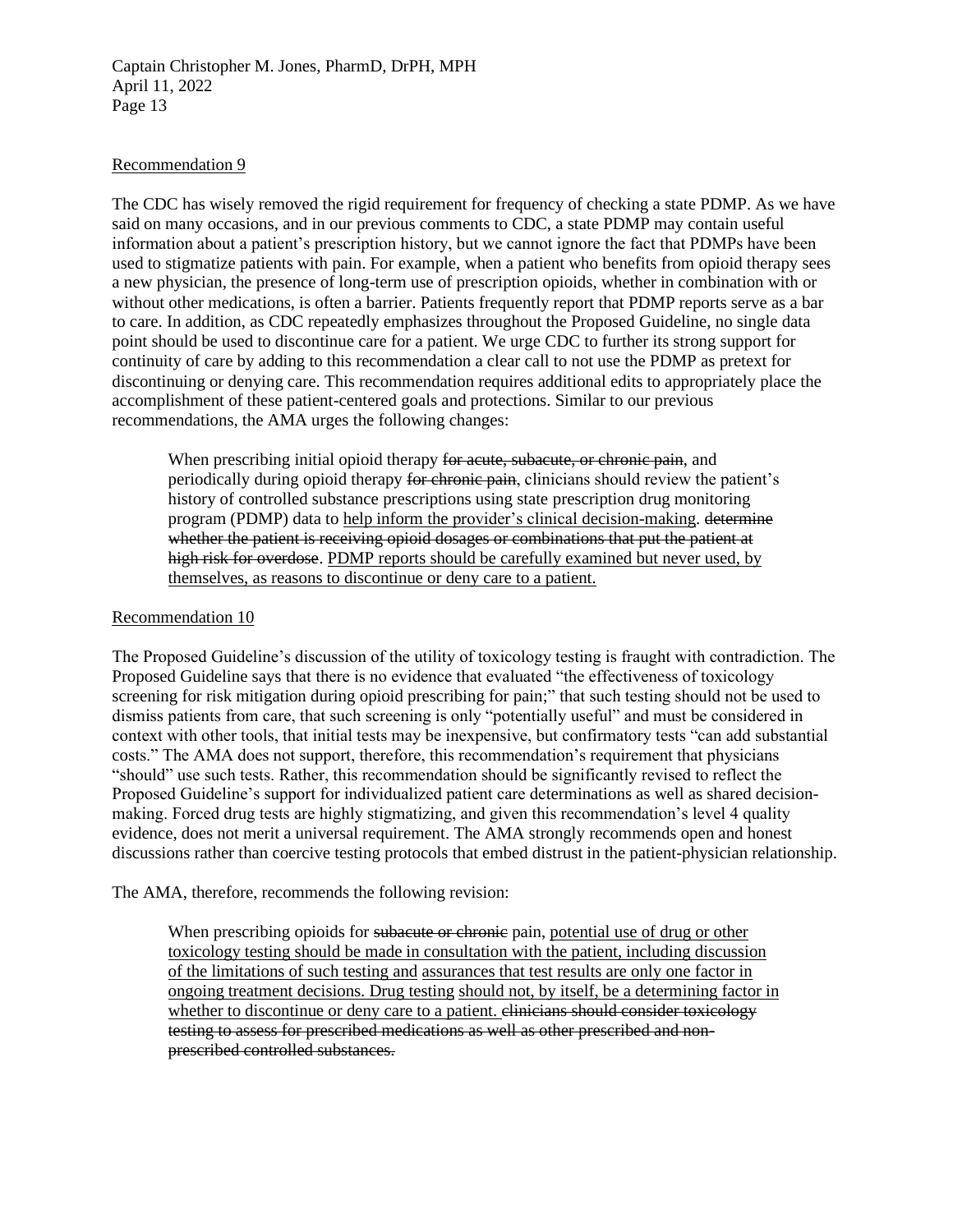### Recommendation 11

The AMA appreciates that CDC uses "opioid pain medication" in this recommendation and encourages similar use to distinguish prescription opioids from illicitly manufactured fentanyl and heroin products throughout the Proposed Guideline. The AMA also supports the changes from 2016 Guideline consistent with AMA's previous recommendations to focus on risk/benefit analysis rather than yes/no false dichotomies. We question, however, the use of "extreme" given that it is not a medical term and potentially prejudices physicians from making clinical determinations. We point to the fact that the FDA has issued its own guidance regarding safety precautions for concomitant benzodiazepine and opioid analgesics.<sup>10</sup> The FDA recognizes that decisions to prescribe a benzodiazepine along with an opioid analgesic do require "particular caution," and provides the relevant safety information for physicians to consider. The AMA recommendation follows this approach:

Clinicians should use extreme particular caution when prescribing opioid pain medication and benzodiazepines concurrently and consider whether benefits outweigh risks of concurrent prescribing of opioids and other central nervous system depressants.

#### Recommendation 12

The AMA urges CDC to match the recommendation with the narrative. In the narrative, CDC unequivocally supports MOUD as the evidence-based standard for people with an OUD. CDC also makes clear the benefits of mental health care for people with an OUD. The actual recommendation, however, creates confusion and potential danger by removing "evidence-based" from the 2016 Guideline recommendation. This could create the unintended consequence of supporting abstinence-based therapy rather than MOUD. Some patients may choose abstinence-based therapy and only use medications to treat symptoms of withdrawal, but we point out that the medical evidence for MOUD shows far greater success in retaining people in treatment and keeping them alive as compared to abstinence-based approaches. The second component that needs attention is for CDC to add specific language in support of providing behavioral health therapies to people with a substance use disorder (SUD). While there are many challenges in accessing affordable, evidence-based care for mental illness and SUDs, the AMA urges the CDC to support the provision of both. In the Proposed Guideline, the AMA found two missing policy components in the narrative to increase access to MOUD: remove the federal x-waiver and ensure SUD training is incorporated into all health care professional schools and graduate medical residency programs. As for the recommendation itself, AMA recommends the following changes:

Clinicians should offer or arrange treatment with evidence-based medications to treat for patients with opioid use disorder as well as evidence-based mental health care.

#### **Conclusion**

The AMA commends the CDC for recognizing the harms done to patients and physicians by the misapplication of the 2016 Guideline. We further commend the CDC for removing the rigid numeric thresholds from the Proposed Guideline. There is, however, considerable work remaining to ensure the Proposed Guideline's recommendations and underlying narrative reflect the CDC's stated goal to support individualized patient care determinations and remove the 2016 Guideline from existing law, regulation, and other policies. The AMA stands ready to work with CDC as it considers comments from interested

<sup>&</sup>lt;sup>10</sup> FDA Drug Safety Communication. U.S. Food and Drug Administration. September 23, 2020. Available at [https://www.fda.gov/media/142368/download.](https://www.fda.gov/media/142368/download)